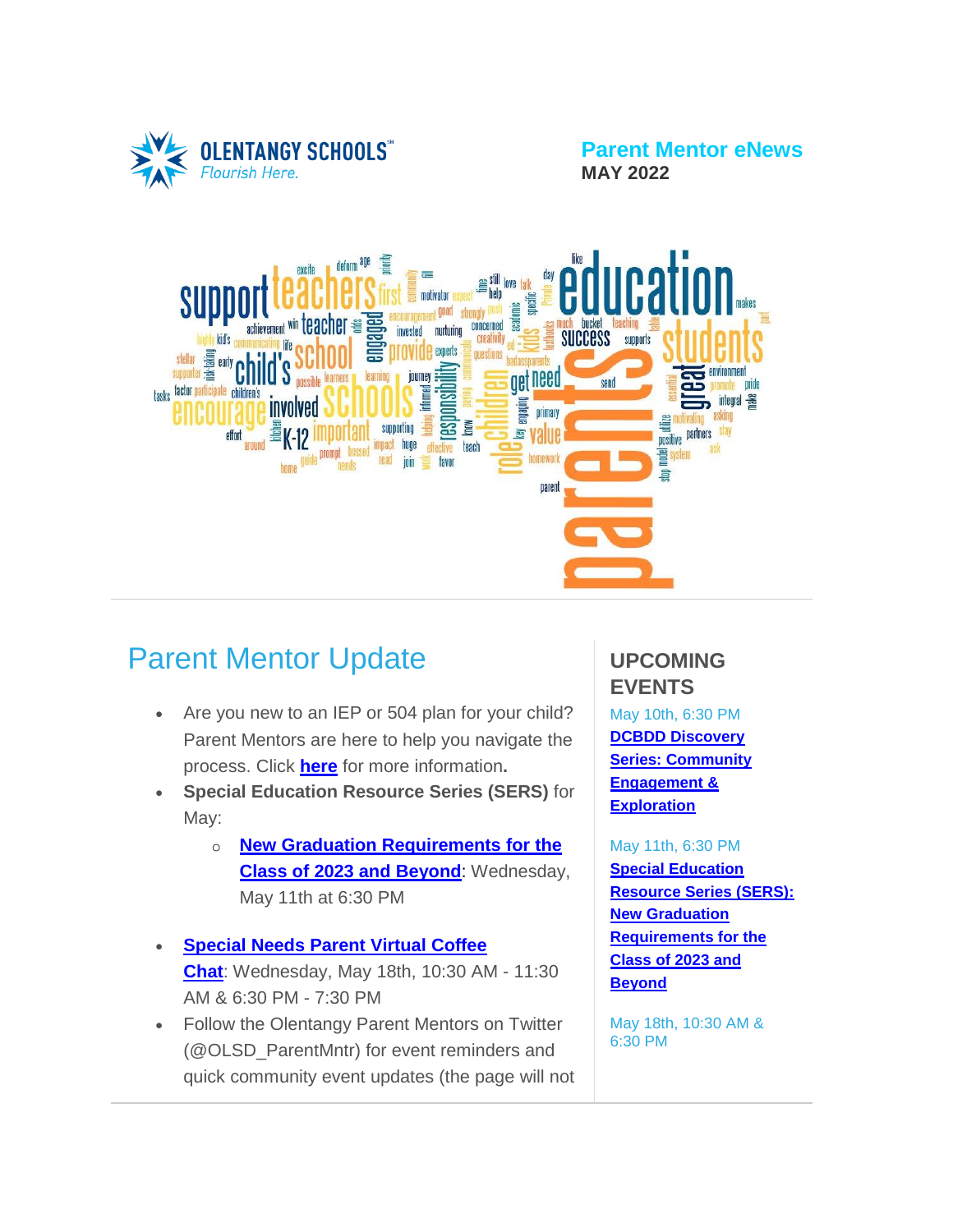be closely monitored, so please continue communicating with us via email or phone).

## Olentangy Schools Parent **Mentors**

**Fran Gardner,** Middle & High School **[fran\\_gardner@olsd.us](mailto:fran_gardner@olsd.us)**; (614) 332-6868

**Anne Pistone**, Preschool & Elementary School **[anne\\_pistone@olsd.us](mailto:anne_pistone@olsd.us)**; (614) 332-5269

# **Wrightslaw**

Strategies When You Disagree with the IEP Team

There may be a time when you disagree with the IEP Team. Check out this **[article](https://www.wrightslaw.com/info/advo.disagree.team.htm) from Pete Wright and Pam [Wright](https://www.wrightslaw.com/info/advo.disagree.team.htm) of [Wrightslaw.com](https://www.wrightslaw.com/info/advo.disagree.team.htm)** to

help you learn how to document your concerns, tips for during the meeting, and how to use letters and emails to clarify your position.



Why Your Child with ADHD has Such a Messy Room

Kids with ADHD can have very messy rooms. Check out this **[article](https://childmind.org/article/why-your-child-with-adhd-has-such-a-messy-room/?utm_medium=email&utm_source=newsletter&utm_campaign=publ_ed_nl_2022-03-15&utm_content=why-your-child-with-adhd-has-such-a-messy-room) from the [ChildMind](https://childmind.org/article/why-your-child-with-adhd-has-such-a-messy-room/?utm_medium=email&utm_source=newsletter&utm_campaign=publ_ed_nl_2022-03-15&utm_content=why-your-child-with-adhd-has-such-a-messy-room) Institute** for help on learning why kids with ADHD have messy rooms, what Executive Functioning skills are, and how parents can help kids clean up.

**[Special](https://target.brightarrow.com/userfiles/3594-1/files/Virtual%20Coffee%20Chat%20Invite%20May%202022.pdf) Needs Parent Virtual [Coffee](https://target.brightarrow.com/userfiles/3594-1/files/Virtual%20Coffee%20Chat%20Invite%20May%202022.pdf) Chat**



IEP vs 504 Plan

Have you ever wondered what the differences are between an IEP and a Section 504 Plan? Check out this **great [resource](https://target.brightarrow.com/userfiles/3594-1/files/504%20vs%20IEP%202.pdf) from our State [Support](https://target.brightarrow.com/userfiles/3594-1/files/504%20vs%20IEP%202.pdf) [Team](https://target.brightarrow.com/userfiles/3594-1/files/504%20vs%20IEP%202.pdf) 11** to help illustrate the differences.